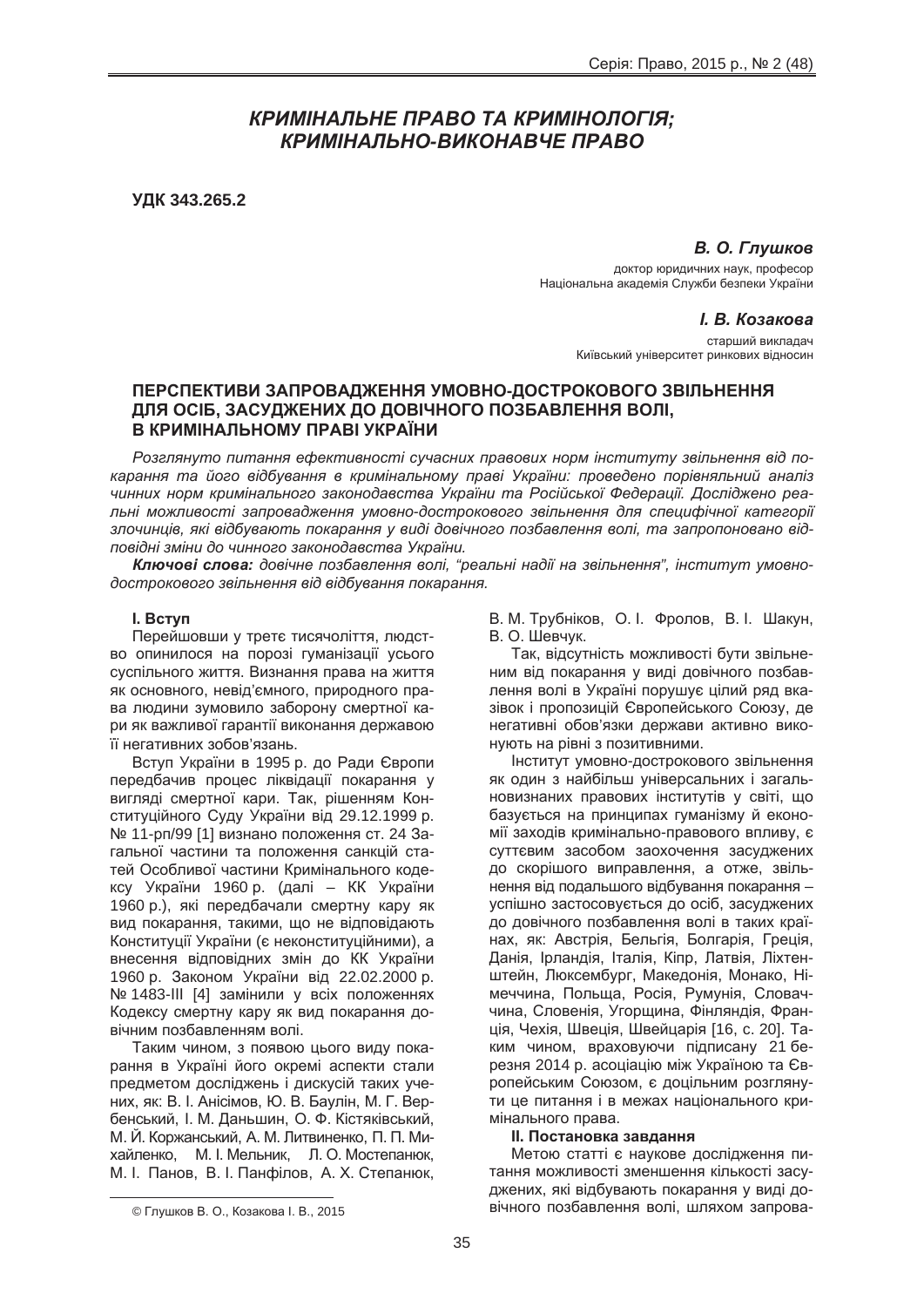дження відповідних змін у законодавстві України, яке регулює інститут умовно-дострокового звільнення засуджених від відбування покарання.

## **Ш. Результати**

Як вбачається з приписів ст. 64 Кримінального кодексу України [3] (далі – КК України) довічне позбавлення волі встановлюється за вчинення особливо тяжких злочинів і застосовується лише у випадках, спеціально передбачених цим Кодексом, якщо суд не вважає за можливе застосовувати позбавлення волі на певний строк, а отже, є найсуворішим з усіх видів покарань, яке виключає звільнення від відбування покарання з випробуванням, а до засуджених, які відбувають це покарання, – умовно-дострокове звільнення від його відбування. До них не застосовують заміну невідбутої частини покарання більш м'яким.

Порівняно з Україною – у країнах із більш розвинутою системою виконання покарань у засуджених існує можливість бути звільненими від довічного позбавлення волі. Так, практика Європейського суду з прав людини безпосередньо спрямована на розгляд відповідності існуючого механізму звільнення від довічного позбавлення волі ст. 3 Європейської конвенції про захист прав людини та основоположних свобод, яка передбачає: "нікого не може бути піддано катуванню або нелюдському чи такому, що принижує гідність, поводженню або покаранню". Наприклад, у справі Kafkaris v. Cyprus (Grand Chamber, no. 21906/04) Суд встановив, що незменшуване довічне позбавлення волі може суперечити ст. 3 Конвенції. Однак не може постати жодної проблеми шодо відповідності ст. 3, якшо довічне vв'язнення було de jure i de facto зменшуваним (Kafkaris, § 98) [13].

У своєму рішенні László Magyar проти Угорщини від 20 травня 2014 р. (заява № 73593/10) Європейський суд з прав людини вказав: "... було б дивним вимагати виправлення (rehabilitation) від засудженого, не даючи йому інформації щодо того, чи буде в майбутньому із невизначеною датою встановлений механізм, який дасть змогу розглянути питання про можливе дострокове звільнення. Довічно ув'язнений має право знати на самому початку свого строку, що він має робити для того, щоб стосовно нього було розглянуто питання про дострокове звільнення, за яких умов такий перегляд має бути здійснений, включаючи, коли він буде чи може бути здійснений..." [15].

Аналізуючи зазначені рішення Європейського суду з прав людини, можна зробити висновок про вказівку на необхідність існування "реальної перспективи" перегляду довічного ув'язнення та законодавчого закріплення відповідних підстав перегляду, оскільки в протилежному випадку матиме місце порушення Європейської конвенції про захист прав людини та основоположних свобод.

Крім того, довічне позбавлення волі без реальної можливості звільнення порушує й інші міжнародні стандарти. Відповідно до доповіді за результатами візиту до Угорщини у 2007 р. Європейський комітет з питань запобігання катуванням чи нелюдському або такому, що принижує гідність, поводженню чи покаранню (КЗК) зазначив: "КЗК розглядає таким чином негуманним ув'язнювати особу без будь-якої реальної надії на звільнення..." [15].

Починаючи з 2000 р., українські суди призначають довічне позбавлення волі як найвищу міру покарання до засуджених, питома вага яких у середньому становить 0,1% [11], а єдиною законодавчо закріпленою надією для їхнього звільнення лишається персоніфікований Акт про помилування одноразового застосування права щодо конкретної особи або групи індивідуально зазначених в указі Президента осіб. Зазначена форма звільнення від покарання на практиці не є занадто "реалістичною", оскільки статистика помилування вказує, що в середньому задовольняється 0,4% від загальної кількості клопотань на рік, при цьому станом на 2014 р. не існує жодного такого клопотання від "довічника".

Кримінальний кодекс України не передбачає умовно-дострокового звільнення осіб, засуджених до довічного позбавлення волі. Однак наявність логічних помилок у мові законодавця породжує певні правові наслідки. Так, у разі застосування Акта про помилування [6], згідно з яким може бути здійснена заміна засудженому призначеного судом покарання у виді довічного позбавлення волі на позбавлення волі на строк не менше двадцяти п'яти років, законодавець опосередковано все ж таки врахував можливість застосування інституту умовно-дострокового звільнення, і як вбачається з приписів Постанови Пленему Верховного суду України "Про умовно-дострокове звільнення від відбування покарання та заміну невідбутої частини більш м'яким" від 26.04.2002 р. № 2 [7] при вирішенні питання про умовнодострокове звільнення (далі – УДЗ) від відбування покарання щодо засудженого, покарання якому було пом'якшено згідно з актом помилування, фактично відбута частина покарання повинна обчислюватись, виходячи з покарання, встановленого актом помилування.

Таким чином, як доведено вище, помилування не є ефективним державним інститутом звільнення від відбування покарання на практиці, а наявність логічних помилок у нормах права призводить до появи пере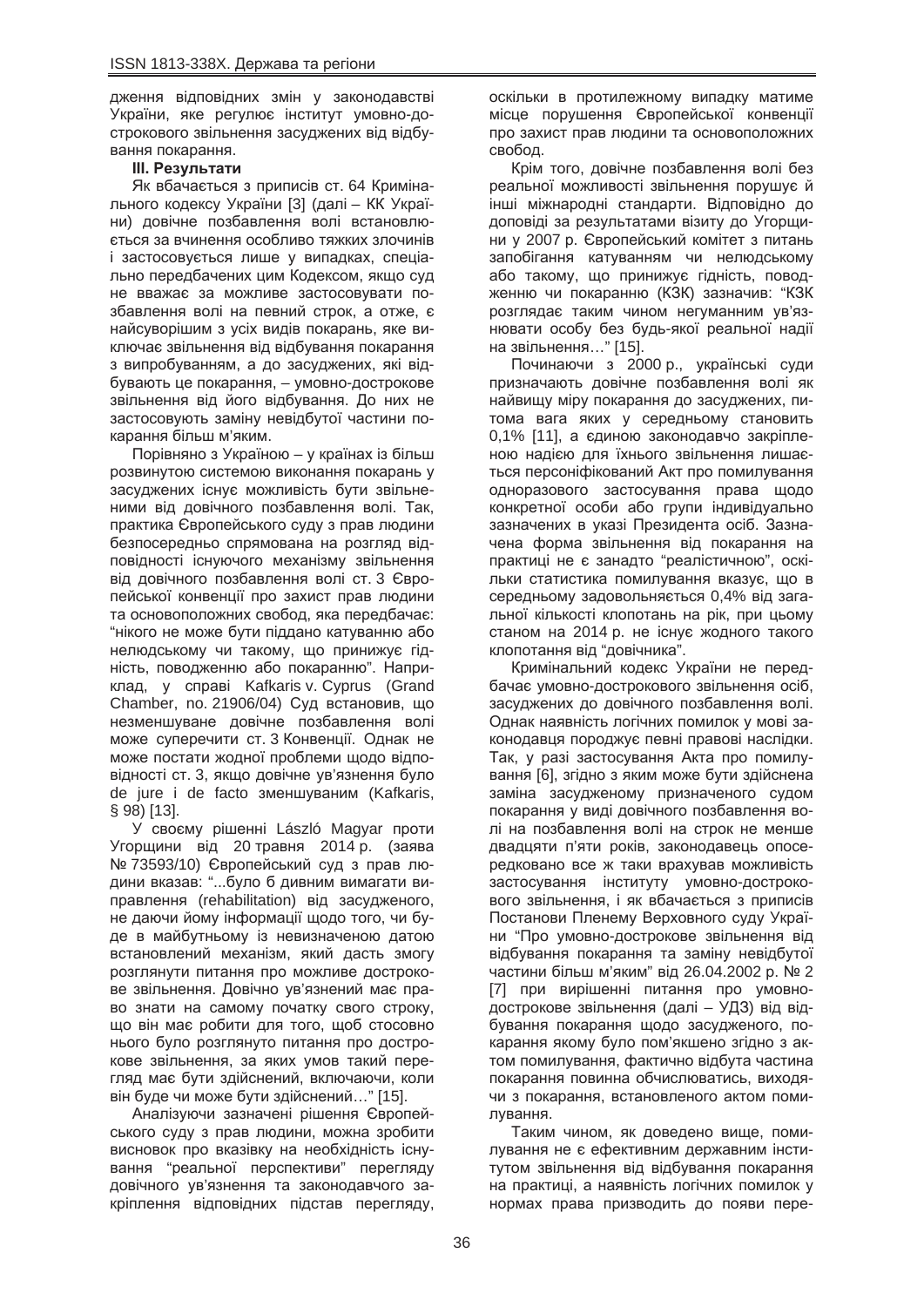шкод для нормального застосування правового акта. На думку деяких науковців: "...ефективність правової норми визначається тим, наскільки її застосування сприяє досягненню цілей" [8, с. 27]. У такому разі не ефективність помилування позбавляє значну кількість засуджених стимулу виправлення як основної мети кримінального покарання, а тому доцільнішим постає питання про звернення до міжнародної практики.

На нашу думку, до засуджених, які відбувають покарання у виді довічного позбавлення волі в Україні, можливо застосувати УДЗ, виходячи з такого:

1) згідно зі ст. 81 Кримінального кодексу України [3], умовно-дострокове звільнення від відбування покарання може бути застосоване, якщо засуджений сумлінною поведінкою і ставленням до праці довів своє виправлення, а у разі вчинення особою, до якої було застосовано УДЗ, протягом невідбутої частини покарання нового злочину, суд призначає їй покарання за сукупністю злочинів або вироків. Сутність цього інституту полягає в тому, що такий засуджений умовнодостроково звільняється від покарання не остаточно, а умовно, тому що звільненому судом встановлюється певний строк, який дорівнює невідбутій частині покарання, протягом якого він зобов'язаний не вчинювати нового злочину. Так, Д. В. Казначеєва зазначає, що "під час невідбутої частини покарання при УДЗ від відбування покарання особа перебуває під правовим режимом, який слід визначити, як режим випробування, що становить собою систему заходів, правил, запроваджених при умовно-достроковому звільненні від відбування покарання для досягнення його цілей" [10, с. 13]. Однак такі умови, передбачені КК України, є дещо м'якими, але достатньо превентивними для "злочинців-довічників";

2) умовно-дострокове звільнення від відбування покарання у вигляді позбавлення волі може бути застосоване судом лише за одночасної наявності зазначених у законі підстав, до яких належать: доведеність виправлення засудженого та відбута ним необхідна частина строку покарання. Так, вимоги закону про можливість застосування умовно-дострокового звільнення лише після фактичного відбуття засудженим відповідної частини строку покарання не випадкові, оскільки вони повинні бути достатніми для досягнення цілей виправлення засуджених [8, с. 132]. Встановлюючи диференційовані строки покарання, які підлягають обов'язковому відбуванню, закон виходить з того, що досягнення завдань виправлення можливе в результаті різної тривалості виправного впливу. Як вбачається з приписів Кримінального закону деяких сучасних країн пострадянського простору, особа, яка відбуває

довічне позбавлення волі, може бути звільнена умовно-достроково від відбування покарання, якщо судом буде визнано, що вона не потребує подальшого відбування покарання й фактично відбула не менше двадцяти п'яти років позбавлення волі. На нашу думку, ця мінімальна межа формальної підстави УДЗ у вигляді 25 років є доцільною не тільки в межах загальної мети покарання виправлення засудженого, а й для соціально-демографічних факторів, що характеризують особу злочинця, а саме – вік. Вік значною мірою визначає фізичний стан і можливості особи, коло її потреб та інтересів, життєвих установок, ціннісних орієнтацій, прагнень та бажань. Середній вік найбільшої кримінальної активності становить 30-35 років, а відбувши 25 років покарання, ма- $\epsilon$ мо особу старшого віку – 55–60 років, а як відомо зі зміною віку виникають зміни самої особистості: змінюються її соціальні ролі та функції, досвід, звички, мотивація вчинків, реакція на різноманітні конфліктні ситуації та ін. Все це здійснює суттєвий вплив на поведінку людини [12, с. 520], а в юридичній літературі вже давно вказується на те, що із збільшенням прожитих років кримінальна активність знижується. Так, згідно зі статистистичними даними за 2012-2014 рр., отриманими при анкетуванні ув'язнених-чоловіків, особи віком 45–65 років і старше, які відбувають своє покарання вперше, становить 8% від загальної кількості засуджених. Серед них – 75% відбувають покарання за вчинення тяжких злочинів. Крім того, ця група респондентів може характеризуватися позитивно, оскільки жоден не має заходів стягнення за порушення встановленого порядку відбування покарання, позитивно ставиться до праці, займається самоосвітою та підвищенням свого загальноосвітнього рівня, і, крім того, лише 50% займається фізичною культурою та спортом або відвідує самодіяльні організації/гуртки соціально корисної спрямованості. Таким чином, зазначений аналіз дає змогу стверджувати про зниження кримінальної активності, фізичної – майже вдвічі та загального стану здоров'я загалом, не враховуючи наявності інфекцій. Крім того, спеціальне дослідження британських учених відносить цю категорію осіб до найменш небезпечної з точки зору рецедиву [14, с. 134]. Суперечливим лишається й той факт, що до осіб, яким виповнилося 65 років, не застосовується такий вид покарання, як довічне ув'язнення;

3) питання про встановлення судом певного строку, який дорівнює невідбутій частині покарання, особам, засудженим до довічного позбавлення волі, можна вирішити, виходячи з практики міжнародних судів: при умовно-достроковому звільненні засуджених до довічного позбавлення волі, суд не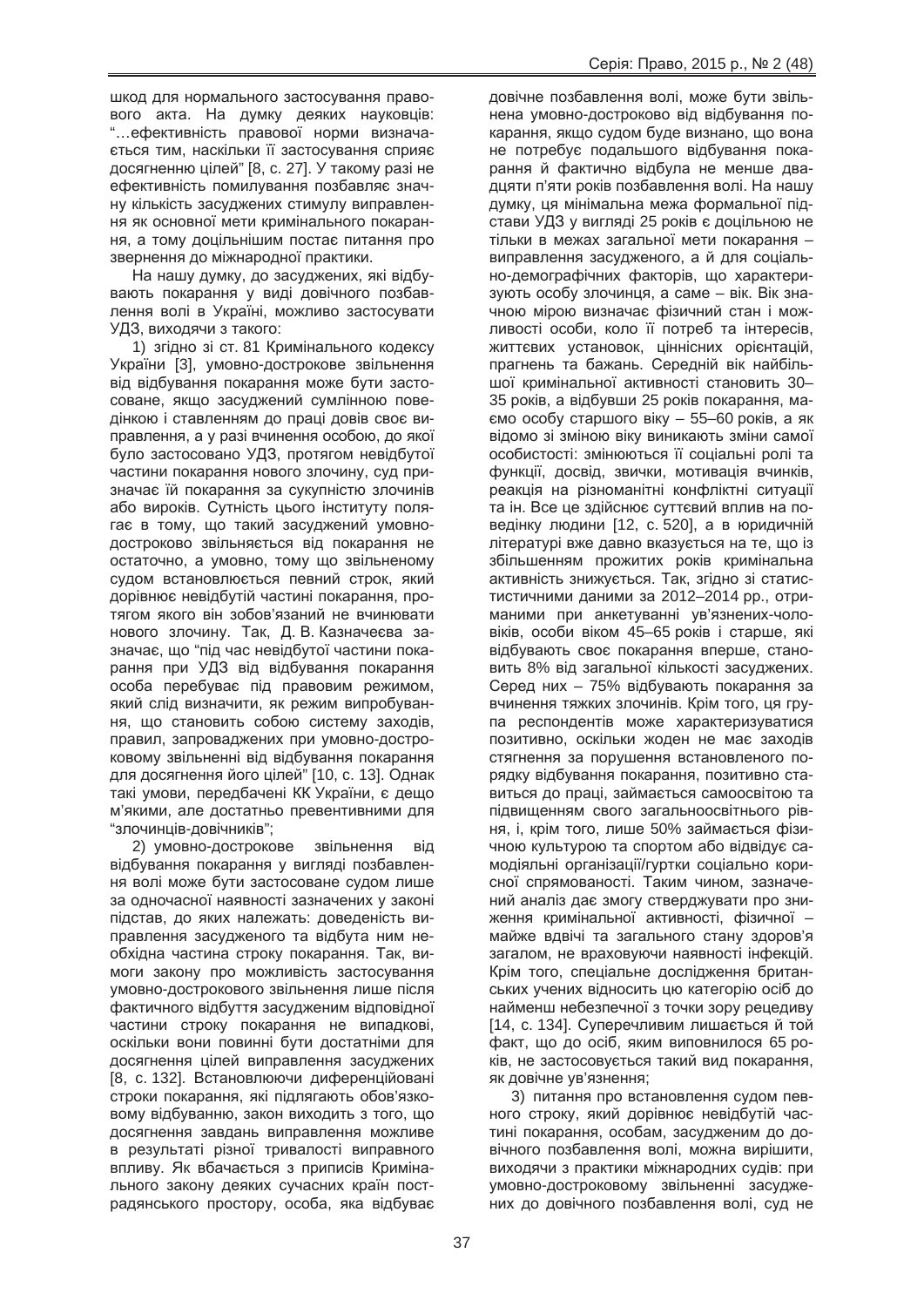встановлює строк, на який особа звільняється умовно-достроково, оскільки має місце встановлення юридичного факту, що даний засуджений довів своє виправлення і не потребує в подальшому відбування покарання у виді довічного позбавлення волі, а у разі вчинення нового злочину такою особою, їй за правилами сукупності злочинів призначається покарання у виді довічного позбавлення волі. Єдине з чим можна не погодитись, так це із законодавчо закріпленою додатковою формальною підставою для УДЗ "довічників", як обов'язкової відсутності у засудженого злісних порушень установленого порядку відбування покарання протягом останніх трьох років. Ця підстава не може бути об'єктивною, оскільки при вирішенні питання про умовно-дострокове звільнення суд повинен врахувати поведінку засудженого протягом усієї відбутої частини строку покарання:

4) порядок дострокового звільнення від відбування покарання, закріплений у ст. 154 Кримінально-виконавчого кодексу України [2] та в Інструкції про роботу відділів (груп, секторів, старших інспекторів) контролю за виконанням судових рішень установ виконання покарань і слідчих ізоляторів, затвердженої Наказом Міністерства юстиції України від 08.06.2012 р. № 847/5 [5], та передбачає такі строки повторного подання щодо УДЗ: не менше 1 року з дня винесення рішення суду про відмову щодо УДЗ від відбування покарання осіб, засуджених за тяжкі й особливо тяжкі злочини до позбавлення волі на строк не менше п'яти років, а щодо засуджених за інші злочини й неповнолітніх засуджених – не раніше як через шість місяців. Статистичні дані, отримані при проведенні анкететування працівників установ виконання покарань, показали, що 15% респондентів вважають законодавчо закріплену наявність повторного подання щодо УДЗ від відбування покарання проблемою, яка впливає на ефективність застосування інституту УДЗ загалом. Таким чином, враховуючи отримані дані анкет та неоднозначне ставлення деяких ученихтеоретиків та практиків до існування УДЗ для "довічників" у законодастві України, на сьогодні запровадження повторного перегляду подання для УДЗ до порядку дострокового звільнення від відбування покарання осіб, засуджених до довічного позбавлення волі, є поспішним, але не відхиляємо повернення до розгляду цього питання в майбутньому;

5) щодо рецедиву злочинів, можливого при звільненні "довічників", то дослідження Департаменту виправних установ і реабілітації Штату Каліфорнія США 2013 р. показало. що умовно-достроково звільнені "довічники" протягом трьох років після звільнення

(вибірка стосувалась звільнених з 2010 по 2011 p.) засуджувались у 4,8% випадків, тоді як звільнені від позбавлення волі на певний строк у 51,5% випадків. При цьому лише 13,3% колишніх "довічників" були повернуті до в'язниць порівняно з 65,1% звільнених умовно-достроково від позбавлення волі на певний строк [11]. Звісно, для нашого соціально-економічного та національно-культурного середивоща ці показники не є безумовним фактом, але відсутність будь-якої практики зобов'язує враховувати досвід інших країн. Так, проведене анкетування працівників установ виконання покарань у 2012-2014 pp. показало, що найбільшою проблемою неефективності інститу УДЗ з погляду рецедиву є неналежна організація надання допомоги в трудовому та побутовому влаштуванні, яка на 8% перевишує проблему неналежного виправлення засудженого:

6) покарання у виді довічного позбавлення волі передбачено санкціями статтей Кримінального кодексу України за такі злочини як: посягання на життя державного чи громадського діяча (ч. 1 ст. 112 КК України); умисне вбивство за обставин, які обтяжують покарання (ч. 2 ст. 115 КК України); терористичний акт (ч. 3 ст. 258 КК України); посягання на життя працівника правоохоронного органу, члена громадського формування з охорони громадського порядку й державного кордону або військовослужбовця (ст. 348 КК України); посягання на життя судді, народного засідателя чи присяжного або їх близьких родичів у зв'язку з їх діяльністю, пов'язаною із здійсненням правосуддя (ст. 379 КК України); посягання на життя захисника чи представника особи у зв'язку з діяльністю. пов'язаною з наданням правової допомоги (ст. 400 КК України); опір начальникові або примушування його до порушення службових обов'язків (ч. 4 ст. 404 КК України); порушення законів та звичаїв війни, якщо воно поєднано з умисним вбивством (ч. 2 ст. 438 КК України); застосування зброї масового знищення, якщо воно спричинило загибель людей або інші тяжкі наслідки (ч. 2 ст. 439 КК України); геноцид (ч. 1 ст. 442 КК України); посягання на життя представника іноземної держави (ст. 443 КК України) [3]. Серед перелічених злочинів у 30% випадках найвища міра покарання передбачена за вчинення замаху на злочин, тобто незавершеність посягання, наприклад, замах на вбивство одного судді, порівняно із вбивством 20 осіб, є злочином виразно меншої тяжкості. У такому разі жоден із засуджених не має реальної перспектви дострокового звільнення, що зменшує вірогідність досягнення пропорційності між злочином і покаранням у виді довічного позбавлення **BOLI**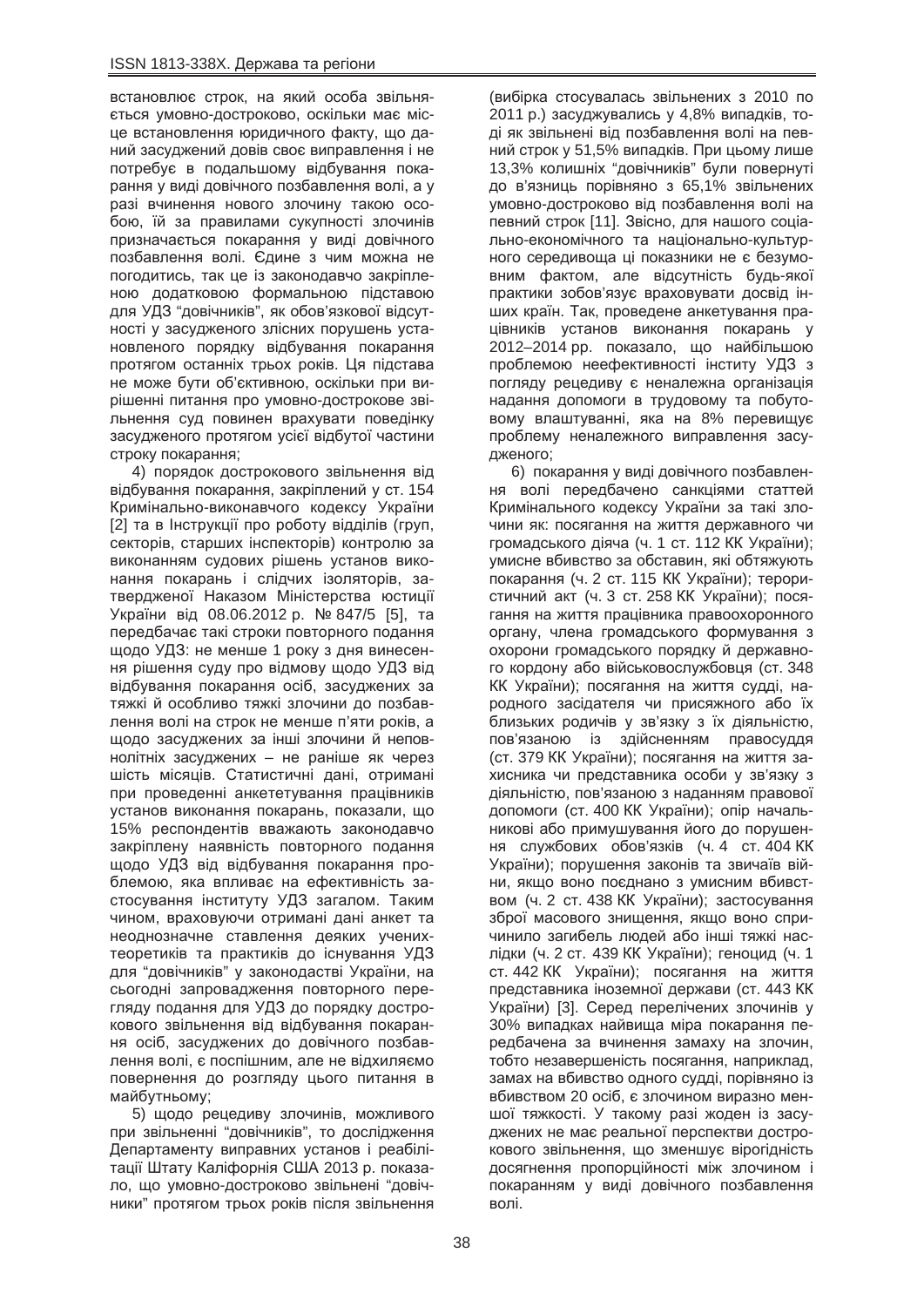# **IV. Висновки**

Перелічені основні аспекти та підстави однозначно вказують на необхідність запровадження умовно-дострокового звільнення від відбування покарання осіб, засуджених до довічного позбавлення волі, як прогресивної системи виконання покарань та внесення змін до Кримінального, Кримінальновиконавчого кодексів України, а саме:

- частину 1 ст. 81 КК України викласти в наступній редакції: "До осіб, що відбувають покарання у виді виправних робіт, службових обмежень для військовослужбовців, обмеження волі, утримання в дисциплінарному батальйоні військовослужбовців, позбавлення волі або довічного позбавлення волі, може бути застосоване умовно-дострокове звільнення від відбування покарання. Особу може бути умовно-достроково звільнено повністю або частково і від відбування додаткового покарання";
- доповнити ч. 3 ст. 81 КК України пунктом "4" наступної редакції: "не менше 25 років позбавлення волі особам, які відбувають покарання у виді довічного позбавлення волі, призначеного судом за умисний особливо тяжкий злочин";
- доповнити ст. 68 КК України новою ч. 4 наступної редакції: "4. Довічне позбавлення волі за підготовку до злочину та замах на злочин не застосовується". У зв'язку з цим, ч. 4 ст. 68 КК України вважати ч. 5;
- доповнити ч. 7 ст. 154 КВК України та викласти у наступній редакції: "У разі відмови суду щодо умовно-дострокового звільнення від відбування покарання або заміни невідбутої частини покарання більш м'яким повторне подання в цьому питанні шодо осіб. засуджених за тяжкі й особливо тяжкі злочини до позбавлення волі на строк не менше п'яти років, може бути внесено не раніше як через один рік з дня винесення постанови про відмову, а щодо засуджених за інші злочини й неповнолітніх засуджених – не раніше як через шість місяців. Особам, засудженим до довічного позбавлення волі повторне подання в цьому питанні не виноситься".

# Список використаної літератури

- 1. Рішення Конституційного суду Україниу справі про смертну кару – 1999. – № 11-рп/99 [Електронний ресурс]. – Режим доступу: http://zakon4.rada.gov.ua/ laws/show/ v011p710-99.
- 2. Кримінально-виконавчий кодекс України // Відомості Верховної Ради України. - $2004. - Ne$  3-4. – Ct. 21.
- 3. Кримінальний кодекс України // Відомості Верховної Ради України. – 2001. – Nº 25–26. – CT. 131.
- 4. Про внесення змін до Кримінального, Кримінально-процесуального та Виправно-трудового кодексів України: Закон України від 22.02.2000 р. № 1483-III // Відомості Верховної Ради України. – 2000. – № 17. – Ст. 123.
- 5. Інструкція про роботу відділів (груп, секторів, старших інспекторів) контролю за виконанням судових рішень установ виконання покарань та слідчих ізоляторів, затверджена Наказом Міністерства юстиції України - 2012. - № 847/5.
- 6. Положення про порядок здійснення помилування, затверджено Указом Президента України від 16.09.2010 р. № 902/2010 [Електронний ресурс]. – Режим доступу: http://zakon4.rada.gov.ua/ laws/show/902/2010.
- 7. Про умовно-дострокове звільнення від відбування покарання та заміну невідбутої частини більш м'яким : Постанова Пленему Верховного суду України [Електронний ресурс]. – 2002. – № 2. – Режим доступу: http://zakon4.rada.gov.ua/laws/ show/v0002700-02.
- 8. Бажан М. І. Кримінальне право України: підручник / М. І. Бажан. – Київ: Юрінком- $I$ HTep, 2005. – 606 c.
- 9. Бойко А. М. Науково-практичиний коментар до Кримінального кодексу України / А. М. Бойко. – Київ: Юридична думка, 2007.
- 10. Казначеєва Д. В. Умовно-дострокове звільнення від відбування покарання автореф. дис. ... канд. юрид. наук / Д. В. Казначеєва. – Харків, 2011. – 27 с.
- 11. Маляр Г. Чому довічно ув'язнених в Україні більше, ніж в Росії ГЕлектронний ресурс] / Г. Маляр. – Режим доступу: http://tyzhden.ua/Society/86904.
- 12. Самойлова О. М. Основні криміналогічні риси особи злочинця похилого віку, який вчинив умисні вбивства та умисні тяжкі тілесні ушкодження / О. М. Самойлова //  $\Phi$ орум права. – 2013. – № 1. – 863 с.
- 13. Човган В. Довічне відбування життя, або життя після смерті в Україні [Електро-ННИЙ ресурс]. – Режим доступу: http:// khpg.org.ua/index.php?id=1392728858.
- 14. Cullen E. Murderers and Life Imprisonment: Containment, Treatment, Safety and Risk / E. Cullen, T. Newell. – Waterside Press,  $1998. - 192 p.$
- 15. Réponse du Conseil fédéral suisse au rapport du Comité européen pour la prévention de la torture et des peines ou traitements inhumains ou dégradants (CPT) relatif à sa visite effectuée en Suisse du 10 au 20 octobre 2011. [Electronic resource]. – Mode of access: http://www.cpt.coe.int/documents/che/2012 -27-inf-fra.pdf.